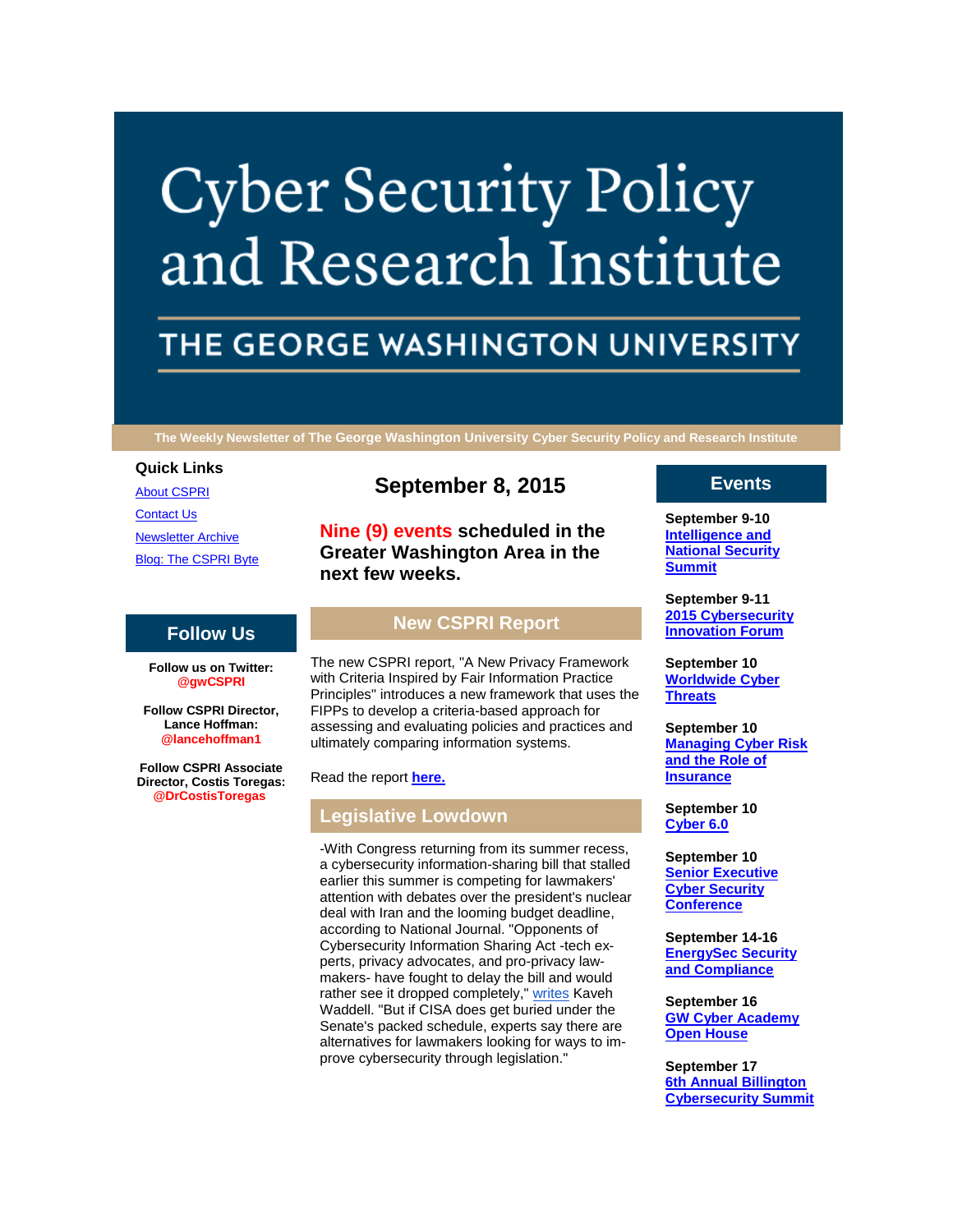-The auto industry is fighting back with a lobbying push to head off proposed new cybersecurity standards for carmakers in the wake of revelations that many modern communications systems in cars lends certain models to remote control and hacking. Politico writes that Sens. Edward Markey and Richard Blumenthal are gearing up to possibly offer their legislation as an amendment to a long-term transportation bill in October. Read more [here.](http://r20.rs6.net/tn.jsp?e=0013X7msTXQAD1-mV4l_BKKchfhfFDuDIlSZJpd4Djplr72pjf1hec7gvg76B3XatIsLR5z91Fxu3LGuuHeJRyrsVFpHtaaTIGNSZw3fzLWcFW828yAMc5cdOosaQYct7hRsZ0BA1ssF8UkvDdauv0WcgqY0iNthnk5QywpKWNUv9X5bglCbnJOKhdBVpt6gIR_NdXYXitHn_T68O8lVkqU3vR-spPL0C-OiH-HinbPjt_TTBkfrIVpaw==)

# **Cyber Security Policy News**

#### **StingRay Update**

-The Hill reports that the Justice Department last week unveiled new privacy protections for controversial devices that mimic cellphone towers and allow the government to warrantlessly identify people and determine their location. "Under a new policy, government agents will have to obtain a warrant before using the devices, known as StingRays, and routinely delete the information they pick up," [writes](http://r20.rs6.net/tn.jsp?e=0013X7msTXQAD1-mV4l_BKKchfhfFDuDIlSZJpd4Djplr72pjf1hec7gvg76B3XatIs6oV6FwJlFZrJhdNwl-SQh7sLBRfNUhU8nNVlrUr696YsrNP4PLOJhOyLTre65uJK-7MvTNxtJenhtMWaUsi3nrulHL5PQm_p_6v4yIdcnimMALBvqNVjUK6cSDaDIA3EwBaPf5vOiQGsqProAZ5DUQ==) Julian Hattem. "Additionally, the government will be banned from picking up people's emails, photos or other communications for criminal investigations, and officials will have to undergo audits to make sure they are complying with the rules."

#### **US sanctions on China**

-China's Ambassador to the United States Cui Tiankai said last week he doesn't believe reports of planned U.S. economic sanctions on Chinese companies and individuals involved in alleged cyber thefts from U.S. companies. "Cui said he hoped that 'nobody will do anything so nonconstructive,' and that he hoped 'the U.S. side will make the smart choice,' implying that economic sanctions would be the wrong choice," [writes](http://r20.rs6.net/tn.jsp?e=0013X7msTXQAD1-mV4l_BKKchfhfFDuDIlSZJpd4Djplr72pjf1hec7gvg76B3XatIs6oV6FwJlFZorhDIbXEGDtIwLjJrAibsCtb3ujFhb2qDUGZ1reSvKtMA241na2zO7m-hbdRkoRx9KlIWCDQxntnp5DWC9s_Zs2vvWrXkjYg3Ug0Fss6WUxVdOr44owXZc9eND_BR6Jh3W0bwmweXEQlMKo6m9TsFNsxSPTbf5b87aWH-Cj6txOJZJROmdo0trv8NbtNv_11AQOp5FU2hObQ==) Lisa Brownlee at Forbes. "It was [reported](http://r20.rs6.net/tn.jsp?e=0013X7msTXQAD1-mV4l_BKKchfhfFDuDIlSZJpd4Djplr72pjf1hec7gvg76B3XatIs6oV6FwJlFZorhDIbXEGDtIwLjJrAibsCtb3ujFhb2qDUGZ1reSvKtMA241na2zO7m-hbdRkoRx_NfoI3F2LTqFY23_plKNJQw2yH4_rpBWABcklMQWcE2KGSQGSOF9CfKTIvYFpWse8lxZcCza4YopefmlJnmfNMynDSz8yEgtfZfSBvox9U8A==) last Thursday that the U.S. would announce this week after today's Labor Day holiday economic sanctions against Chinese companies for cyber espionage on U.S. companies, rather than announce them later this month, as had been reported."

#### **Jeep Cherokee Hack: Update**

-Six weeks after hackers revealed vulnerabilities in a 2014 Jeep Cherokee that they could use to take over its transmission and brakes, Chrysler has pushed out its patch for that exploit. But the company is coming under another round of criticism for what some are calling a sloppy method of distributing that patch: On more than a million USB drives mailed to drivers via the US Postal Service. Andy Greenberg writes for Wired.com that Chrysler's response ignores years of security advice. "Security pros have long warned computer users not to plug in USB sticks sent to them in the mail-just as they shouldn't plug in thumb drives given to them by strangers or found in their company's parking lot-for fear that they could be

**Click [here](http://r20.rs6.net/tn.jsp?e=0013X7msTXQAD1-mV4l_BKKchfhfFDuDIlSZJpd4Djplr72pjf1hec7gvg76B3XatIs6oV6FwJlFZruQJQhz1-RJORL_a2H2UfLxcaaaG_a5BYeRGiQV3kfDwshO1YhbXkMtZu9b9SskJO1wjfHp2Jjxg==) for detailed descriptions**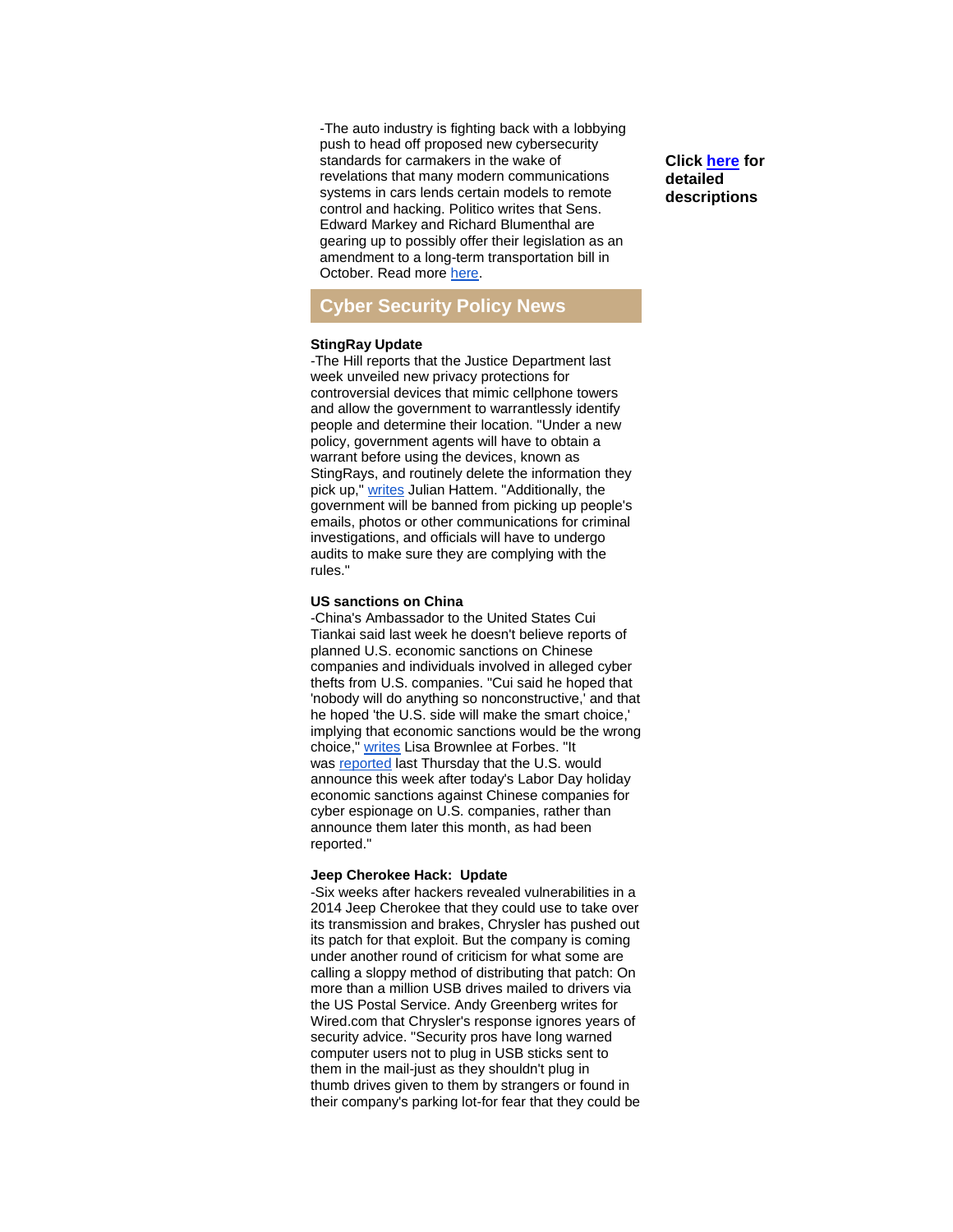part of a mass malware mailing campaign," Greenber[greports.](http://r20.rs6.net/tn.jsp?e=0013X7msTXQAD1-mV4l_BKKchfhfFDuDIlSZJpd4Djplr72pjf1hec7gvg76B3XatIs6oV6FwJlFZpKY0eK2B-sQK8Mme1Z-Mpo8YVvIq-WgVUKSBH99yt0o2IQnTLL0Efse0fRwKSeo-W_V_abjWmchpLnVGOZ23jDK7_BF68W8_qc6bcgYFWMQ1eLcvINzPe_) "Now Chrysler is asking consumers to do exactly that, potentially paving the way for a future attacker to spoof the USB mailers and trick users into installing malware on their cars or trucks."

#### **Uber hires security researchers**

Meanwhile, car-hailing service Uber has snatched up the two security researchers who exposed the auto industry cybersecurity failings. Reuters [reports](http://r20.rs6.net/tn.jsp?e=0013X7msTXQAD1-mV4l_BKKchfhfFDuDIlSZJpd4Djplr72pjf1hec7gvg76B3XatIs6oV6FwJlFZoRtJtyHD9hpu8e83fEIeafmHTkZgawA-7lxNbNNigRJ8GHMpp2UsfNe6NgLHp9aQaPfnKq16C4VPKNNdTS1CC5QI81xsTnjUZtlHZmrOsQxAm0SS6u88emGYGDC8L4JKc=) that Charlie Miller, who had been working at Twitter Inc, and Chris Valasek, who worked at security firm IOActive, have resigned from their jobs and will join Uber next week. "Miller and Valasek won wide attention this month after demonstrating that they could hack into a moving Jeep," according to Joe Menn and Heather Somerville. "An Uber spokeswoman said Miller and Valasek will work with the company's top security officers'to continue building out a world-class safety and security program at Uber.'"

#### **United States v. Microsoft**

-On September 9th, the Second Circuit Court of Appeals will hear a case with global business, technology, and legal implications. The case, *United States v. Microsoft,* presents a deceptively simple question: What's a multinational company to do when it receives a U.S. court order to turn over customer emails that are stored on a server in a foreign country and that may be subject to different data privacy laws? Datasecuritylaw.com has the [lowdown](http://r20.rs6.net/tn.jsp?e=0013X7msTXQAD1-mV4l_BKKchfhfFDuDIlSZJpd4Djplr72pjf1hec7gvg76B3XatIs6oV6FwJlFZqGbRgjJzvBZ7jPhgUlWBPPRwF5J4ApMgZvMn0tbwkBCqPNWXkHFRp4eqfs1GPlM7Jw46i6Ug5DRjAUHIE0NYX7K5XAG0FRwZ13N_OgbDTy5X0q0RZPEPT4255OhHzF8GcNeOTg7YJrTwM66pMVhxH-37q2vZxBXCBMN7dYeLmqvBa-sFqX5vG2) on what's at stake in this case.

#### **OPM Update**

-The Office of Personnel Management (OPM) has [awarded](http://r20.rs6.net/tn.jsp?e=0013X7msTXQAD1-mV4l_BKKchfhfFDuDIlSZJpd4Djplr72pjf1hec7gvg76B3XatIs6oV6FwJlFZocOstfHasZ6h-9gp89hwhRS6KSQlUimYmyOYlQqZYUdvm9qZ9ThfXKf5XAacTXFrEYJlEK2bWYpUDzx3y2PRiY) a \$133 million contract to a private firm in an effort to provide credit monitoring services for three years to nearly 22 million people who had their Social Security numbers and other sensitive data stolen by cybercriminals. But security expert Brian Krebs writes that perhaps the agency should be offering the option to pay for the cost that victims may incur in "freezing" their credit files, a much more effective way of preventing identity theft. "Identity protection services like those offered by CSID, Experian and others do little to block identity theft: The most you can hope for from these services is that they will notify you after crooks have opened a new line of credit in your name," Krebs writes. "Where these services do excel is in helping with the time-consuming and expensive process of cleaning up your credit report with the major credit reporting agencies. The only step that will reliably block identity thieves from accessing your credit file - and therefore applying for new loans, credit cards and otherwise ruining your good name - is freezing your credit file with the major credit bureaus. But there's a catch: [Depending on the state in which you reside,](http://r20.rs6.net/tn.jsp?e=0013X7msTXQAD1-mV4l_BKKchfhfFDuDIlSZJpd4Djplr72pjf1hec7gvg76B3XatIsLR5z91Fxu3KIOOBFrKNp-vT-bpNSRJHtsKIVeHqg8ZdWAa4-_WBdua_KM4hV_2oghOAIn5LagVErIS20SN_c-1W8njE_eNVazMwJuUki7gcf7JH0HyvnaeLgFyZ7fo_FyTlIbUyt80NIzfGzGeF6rg==) the freeze can cost \$5 to \$15 per credit bureau. Also, in some states consumers can be charged a fee to